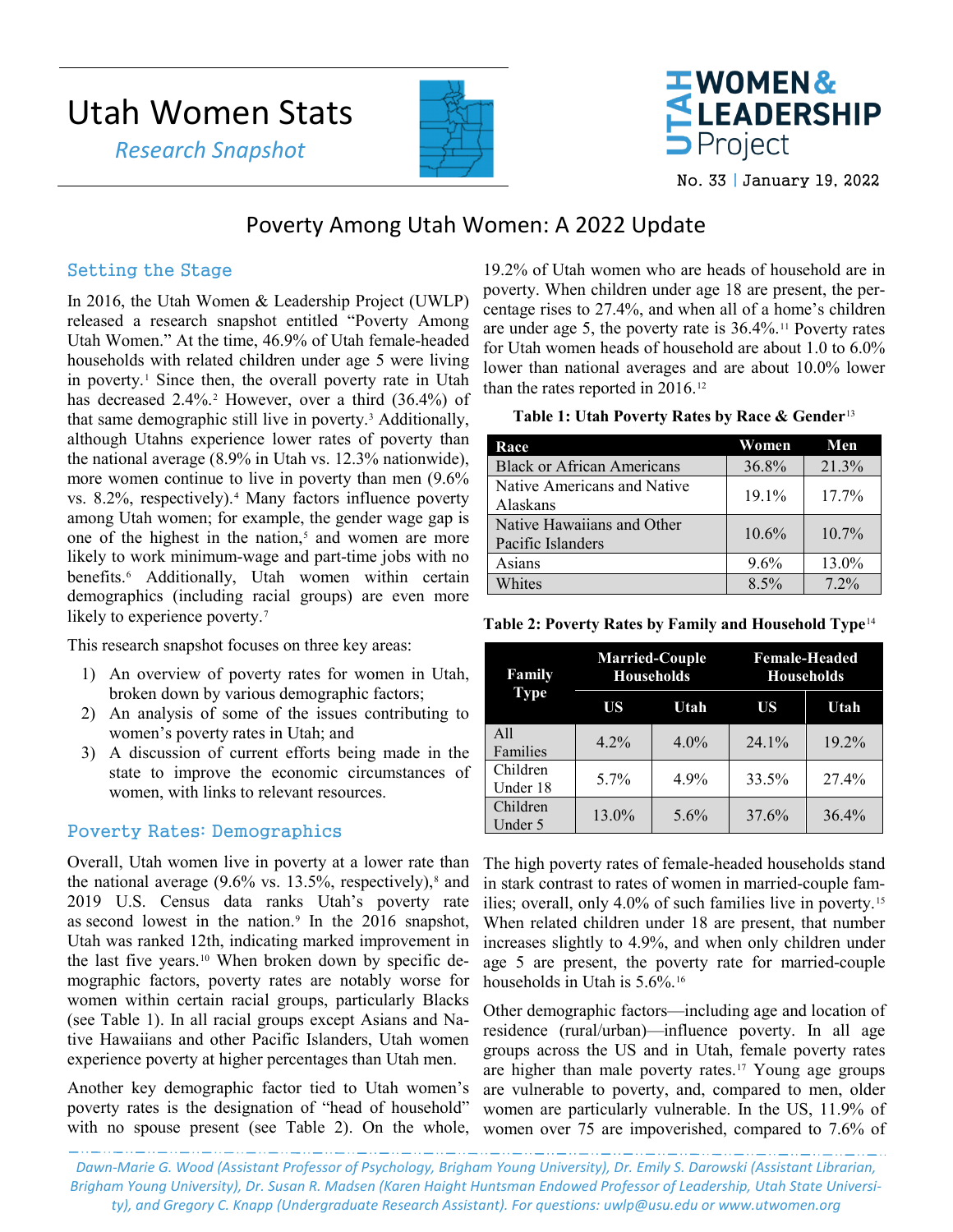men of the same age.[18](#page-3-15) Utah statistics are slightly lower, at 8.5% for women 75 and older compared to 4.8% of men.[19](#page-3-16) Experts attribute some of the disparity to the fact that many retired women work lower-wage or part-time jobs, receive lower social security benefits, and are less likely to be eligible for retirement benefits.[20](#page-3-17) These factors, combined with women's generally longer life span, contribute to female seniors' higher poverty rates in Utah.

Women living in more rural areas may also be at greater risk of poverty. If Utah counties are split into three population categories—rural areas (13 counties with populations under 20,000), urban/rural areas (10 counties with populations from 20,001 to 69,999), and urban areas (6 counties with populations above 70,000)—average poverty rates are slightly higher in counties with fewer people:  $11.9\%$ ,  $11.6\%$ , and  $10.4\%$ , respectively.<sup>[21](#page-3-18)</sup> Those living in rural communities may experience other markers of poverty. For example, 2019 data show that 72.1% of pregnant women in rural counties accessed prenatal care in their first trimester of pregnancy compared to 76.9% of pregnant women in urban/rural and urban counties.<sup>[22](#page-3-19)</sup> As another example, children in rural counties have been more likely to receive free or reduced lunch (49.5%) compared to children living in urban/rural and urban counties  $(40.3\%)$ .<sup>[23](#page-3-20)</sup> Overall, the present population-based trends align with those of the 2016 poverty snapshot.<sup>[24](#page-3-21)</sup>

#### Factors Contributing to Poverty

Many factors contribute to Utah's gender disparity in poverty rates, and educational inequities have historically played a role. As a marker of female progress in educational attainment, of those who hold bachelor's degrees, 52.1% are women and 47.9% are men.<sup>[25](#page-3-22)</sup> Women in Utah are also graduating with bachelor's degrees at a rate on par with women in the nation as a whole (52.1% vs. 52.9%).[26](#page-3-23) However, Utah men rank higher in terms of completing master's and doctoral degrees.<sup>[27](#page-3-24)</sup>

Additionally, Utah men consistently earn more than women, and men tend to earn more than women who have achieved a higher level of education. Men with a high school diploma earn more than women with an associate degree, men with a bachelor's degree earn more than women with a graduate degree, $28$  and men's prospective post-graduation salaries are higher than women's.[29](#page-3-26) One reason may be that women are more likely to pursue degrees that yield lower salaries; for example, women outnumber men in teaching majors, while men outnumber women in engineering, sciences, mathematics, and business.[30](#page-3-1) Thus, despite women's progress in educational attainment, occupational segregation may play a role in persistent wage differences, given that many employed women in Utah are concentrated in lower-paying sectors.<sup>[31](#page-3-3)</sup>

Analysis of data spanning 2000 to 2017 from the U.S. Census Bureau's American Community Survey and

Integrated Postsecondary Education Data System suggests that, while pursuit of education for both men and women is affected by family obligations, women's education is more adversely affected by the impact of marriage and having children.<sup>[32](#page-3-27)</sup> Although parents are generally less likely to be enrolled in postsecondary education if their household includes their own children under 5 years old, "this association is more than twice as strong for women,"<sup>[33](#page-3-28)</sup> which indicates that a motherhood penalty may be exacerbating the disparity in poverty rates for Utah women. Further, a higher percentage of Utah women than men tend to occupy the "some-college, no-degree category,"[34](#page-3-29) which suggests that women who have young children are more likely to pause or stop pursuing their college education because of family obligations.

Childcare is another prominent factor affecting employed women in Utah—especially those working lower-wage jobs. Utah, like the rest of the nation, faces a shortage of high-quality, affordable childcare. In Utah, the typical annual cost of care for a 4-year-old child is higher than a year's tuition at college (\$7,646 vs. \$6,557); thus, childcare costs hit lower-income women and families particularly hard, as they pay a higher percentage of their total income for childcare, and even more for infant care.<sup>[35](#page-3-4)</sup> Additionally, some women must seek part-time (rather than full-time) employment because of limited availability of childcare that accommodates their children's schedules. However, part-time workers are less likely to receive employer-provided benefits—such as health insurance, paid time off, and retirement benefits—which diminishes current and future financial stability.<sup>[36](#page-3-6)</sup> Fortunately, families in lower income brackets qualify for childcare subsidies, and income eligibility requirements have been temporarily expanded in Utah.[37](#page-3-9)

Given that low-income women, both employed and unemployed, often qualify for some state-sponsored benefits—food stamps, housing support, and childcare/healthcare subsidies—the phenomenon of the "cliff effect" becomes another serious barrier to overcoming poverty for women nationally and in Utah. As women living in poverty advance in their employment and receive wage increases, state-sponsored benefits are automatically reduced at a rate faster than the increased compensation can replace. To avoid the cliff effect, or the sudden drop in previously received benefits, some women may not seek pay increases because their actual financial position after the loss of benefits would be worse.<sup>[38](#page-3-30)</sup>

The ongoing COVID-19 pandemic is a new factor that may be exacerbating poverty disparity in Utah, given that many women experienced loss of employment from the economic shutdown or had to leave their job to care for children at home because of mandated remote-schooling or childcare closures.[39](#page-3-31) Principal reasons women left the workforce in 2020 include employer furloughs, layoffs,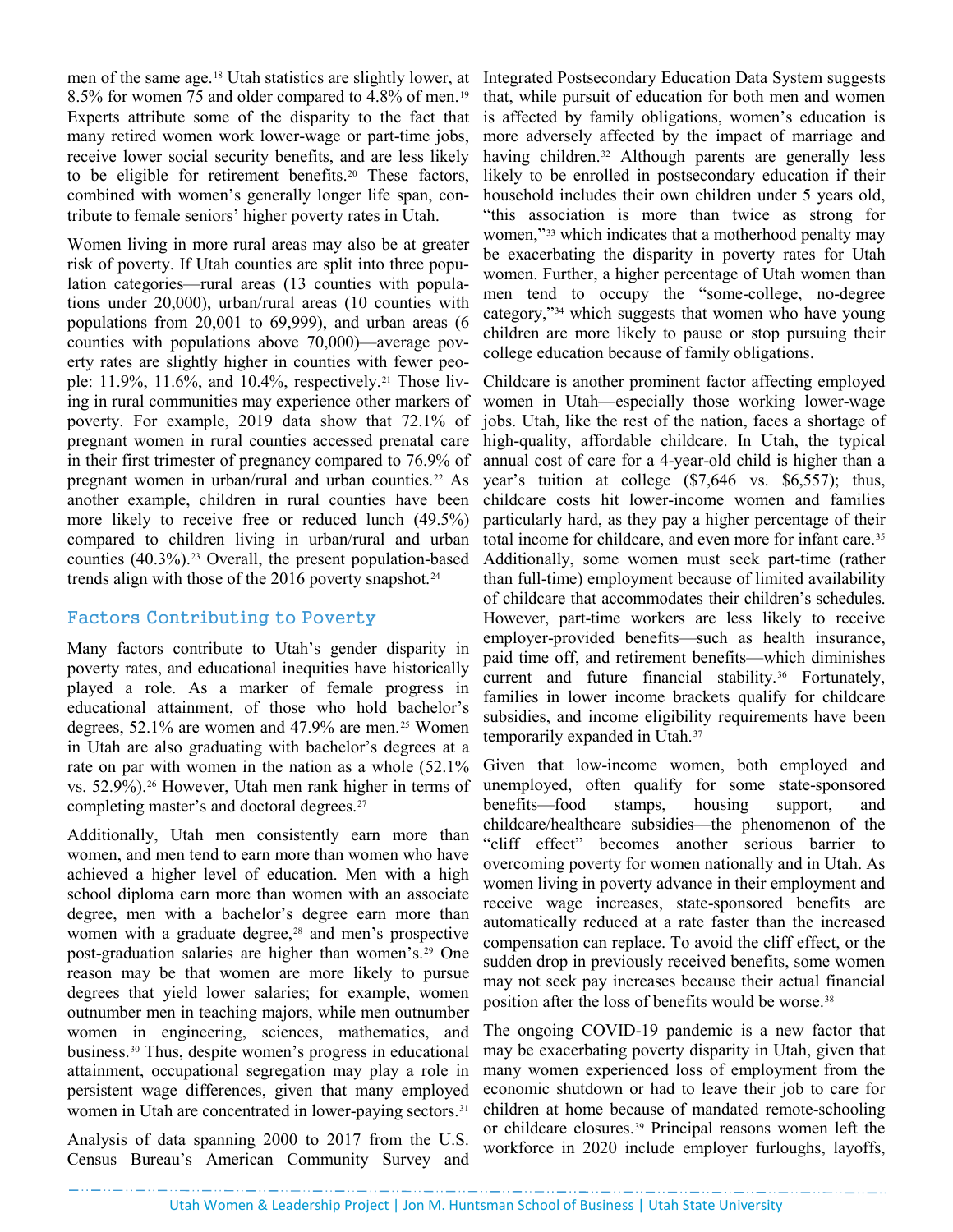and closures (38%); caregiving responsibilities (18.5%); and COVID-19 health issues or concerns (15%)[.40](#page-3-32) Utah men were less likely to experience loss of work during the pandemic.[41](#page-3-33) These statistics illustrate the differential impact of the pandemic on women's economic circumstances in Utah. Future examinations of poverty rates should assess whether the pandemic has diminished the improved poverty rates described earlier (i.e., lower 2019 poverty rates compared to the percentages from 2016).

#### Efforts to Address Poverty in Utah

In a 2011 effort to address educational attainment as a key factor impacting poverty in Utah, the state set a goal of 66% of adults having a postsecondary degree or certificate by 2020.[42](#page-3-12) While progress has been made in the last decade, 2019 data show that Utah is 10.2% short of the  $66\%$  goal, $43$  indicating the continued need for educationfocused policy changes at the state level. Beyond this focus on education, state policymakers are continuing to examine family responsibilities that may affect men and women differently. Recommended legislative efforts to address gender disparities include the need for support services—such as on-campus daycare and baby-friendly study rooms for students with children—and the creation and promotion of family-friendly workforce policies.<sup>[44](#page-3-34)</sup>

According to a 2020 survey by the Utah Foundation, other important issues for Utah voters include healthcare costs, jobs, and housing affordability.[45](#page-3-35) Legislative efforts to address these and other key factors contributing to poverty have been in place for several years. For example, in 2012, Utah passed the Intergenerational Poverty Mitigation Act, a major initiative launched to "identify groups that have a high risk of experiencing intergenerational poverty" and to "help individuals and families in the state to break the cycle of poverty."[46](#page-3-17)

<span id="page-2-1"></span><span id="page-2-0"></span>Not surprisingly, a 2021 report shows that 62% of the adult cohort members of the ongoing Intergenerational Poverty Mitigation Act program are women,<sup>[47](#page-3-36)</sup> a fact that underscores the serious nature of female poverty in the state. Since 2012, when the Utah Intergenerational Welfare Reform Commission began reporting annually on intergenerational poverty, general Utah child and adult poverty rates have decreased 5.2% and 3.9%, respectively. However, the rate of both children and adults in Utah experiencing intergenerational poverty increased from 2019 to 2020, signaling that while poverty overall is decreasing[,48](#page-3-37) families experiencing long-term poverty continue to struggle. In the Utah Legislature 2021 general session, two bills addressing intergenerational poverty, H.B. 125 and H.B. 309, were introduced but rejected by the House.[49](#page-3-18) If passed, the laws would have provided funds for those experiencing intergenerational poverty.

The Utah Parent Teacher Association helped lobby for H.B. 309, which highlights the importance of collaboration between advocacy groups and lawmakers when developing legislation (see [caputah.org](http://caputah.org/) for updates on current and previous poverty-focused legislation).<sup>[50](#page-3-38)</sup>

A large number of public and nonprofit agencies work together to combat poverty in Utah. Organizations support impoverished Utahns in a wide variety of areas, ranging from programs that address immediate needs for food, shelter, and clothing, to the provision of safe havens for people whose personal safety is at risk. Organizations such as [Utah Food Bank,](https://www.utahfoodbank.org/) [Utah Community Action,](https://www.utahca.org/) [Community Action](https://www.communityactionprovo.org/) Services, [YWCA Utah,](https://www.ywcautah.org/) and [People](https://www.phputah.org/)  [Helping People](https://www.phputah.org/) provide support for individual and family wellbeing, including educational resources, employment training and mentoring, and assistance into permanent housing. An ongoing challenge involves ensuring that Utah's most vulnerable residents have a means of locating and utilizing these resources. In addition to its educationfocused poverty alleviation effort, the [Promise Partnership](https://promiseutah.org/) at United Way maintains a Utah-specific database of close to 10,000 services provided by more than 2,500 organizations throughout the state.[51](#page-3-39) Known as "Utah 211," this service provides a hotline that allows people to confidentially request access and be connected to basicneed services (see  $211$ utah.org).<sup>[52](#page-3-40)</sup> Other Utah-specific poverty relief resources can be found on the [Department](https://jobs.utah.gov/assistance/)  [of Workforce Services](https://jobs.utah.gov/assistance/) website.

#### Conclusion

Poverty is linked to many interrelated facets of overall wellbeing, and Utahns recognize the need to reduce poverty rates among those who struggle on a day-to-day basis. State leaders can work together with community organizations to make measurable differences. Collaborative efforts from Utahns working from homes, schools, and businesses can also help to address gender disparities in poverty. Ultimately, decreasing poverty rates among Utah women will benefit families, positively impact children's futures, and strengthen the influence of women in the state.

*Dawn-Marie G. Wood (Assistant Professor of Psychology, Brigham Young University), Dr. Emily S. Darowski (Assistant Librarian, Brigham Young University), Dr. Susan R. Madsen (Karen Haight Huntsman Endowed Professor of Leadership, Utah State University), and Gregory C. Knapp (Undergraduate Research Assistant). For questions: [uwlp@usu.edu](mailto:uwlp@usu.edu) or [www.utwomen.org](http://www.utwomen.org/)*

 $\overline{\phantom{a}}$ 

<sup>1</sup> Madsen, S. R., & Scribner, R. T. (2016, November 7). *Poverty among Utah women.* Utah Women & Leadership Project (UWLP). <https://www.usu.edu/uwlp/files/snapshot/14.pdf>

<sup>2</sup> United States Census Bureau (USCB). (2015). *Poverty status in the past 12 months. 2015 American Community Survey 1-year estimates*. [https://data.census.gov/cedsci/table?q=poverty%20us&g=0400000US4](https://data.census.gov/cedsci/table?q=poverty%20us&g=0400000US49&tid=ACSST1Y2015.S1701) [9&tid=ACSST1Y2015.S1701;](https://data.census.gov/cedsci/table?q=poverty%20us&g=0400000US49&tid=ACSST1Y2015.S1701) USCB. (2019a). *Poverty status in the past 12 months. 2019 American Community Survey 1-year estimates*. [https://data.census.gov/cedsci/table?q=poverty%20us&g=0400000US4](https://data.census.gov/cedsci/table?q=poverty%20us&g=0400000US49&tid=ACSST1Y2019.S1701) [9&tid=ACSST1Y2019.S1701](https://data.census.gov/cedsci/table?q=poverty%20us&g=0400000US49&tid=ACSST1Y2019.S1701)